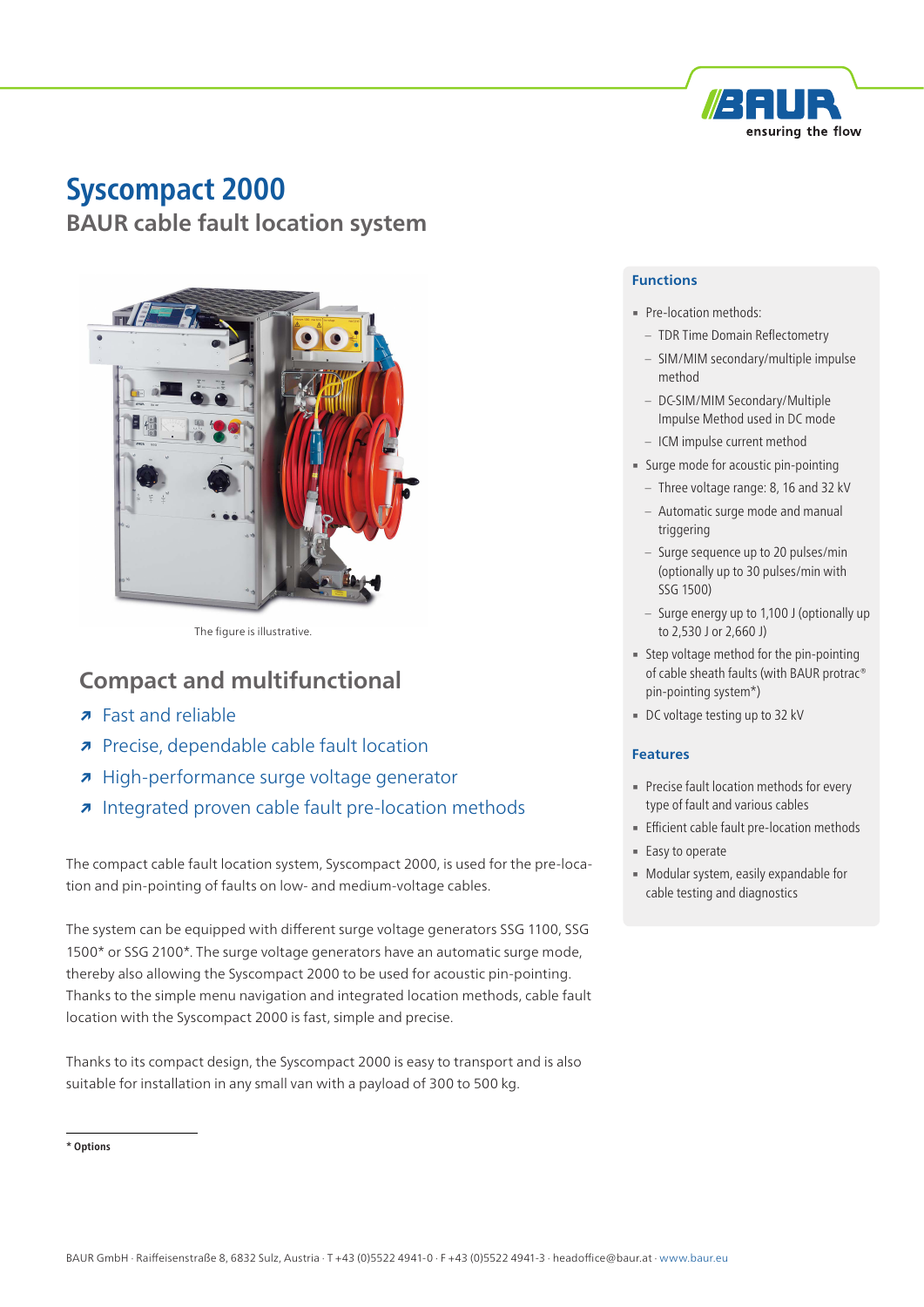

## **Technical data**

| <b>IRG 2000</b>                 |                                                                                     |
|---------------------------------|-------------------------------------------------------------------------------------|
| Pulse voltage                   | $10 - 60$ V                                                                         |
| Pulse width                     | $40$ ns $-10$ µs                                                                    |
| Voltage-proof up to             | 400 V, 50/60 Hz                                                                     |
| Output impedance                | $10 - 250$ Ohm                                                                      |
| Input signal gain               | $0 - 60$ dB                                                                         |
| Measurement range               | 0 - 65 km (at $v/2 = 80$ m/ $\mu s$ )                                               |
| Accuracy                        | 0.2%                                                                                |
| Sampling rate                   | 200 MHz (5 ns)                                                                      |
| Resolution                      | $0.4$ m (at v/2 = 80 m/µs)                                                          |
| Velocity of propagation $(v/2)$ | $50 - 150$ m/ $\mu s$ , adjustable                                                  |
| Storage capacity                | 100 measurements                                                                    |
| Display                         | 6" LCD, screen resolution 320 x 240<br>pixels                                       |
| User interface<br>languages     | English, French, German, Dutch,<br>Italian, Polish, Portuguese, Russian,<br>Spanish |

| <b>System</b>                          |                                                                                                                                              |
|----------------------------------------|----------------------------------------------------------------------------------------------------------------------------------------------|
| Power supply                           | 220 - 230 V, 50/60 Hz                                                                                                                        |
|                                        | Options = 110 - 120 V, 50/60 Hz (with external<br>auto transformer)<br>240 V, 50/60 Hz (with conversion kit<br>for mains supply)             |
| Ambient temperature (opera-<br>tional) | $-20$ to $+50^{\circ}$ C                                                                                                                     |
| Storage temperature                    | $-40$ to $+60^{\circ}$ C                                                                                                                     |
| Dimensions (W x H x D)                 | Approx. 935 x 970 x 775 mm<br>(incl. KTG M3 cable drum rack)                                                                                 |
| Weight                                 | From 195 kg (depending upon equip-<br>ment)                                                                                                  |
| Degree of protection                   | IP22                                                                                                                                         |
| Safety and EMC                         | CE-compliant in accordance with<br>Low Voltage Directive (2014/35/EU),<br>EMC Directive (2014/30/EU),<br>EN 60068-2-ff Environmental testing |

## **Surge voltage generator**

| Surge voltage ranges                          | $0 - 8$ kV, $0 - 16$ kV, $0 - 32$ kV                                      |
|-----------------------------------------------|---------------------------------------------------------------------------|
| Surge energy SSG 1100                         | $1,100$ J<br>with option SZ 1550: 1,400 J<br>with option SZ 2650: 2,470 J |
| Option SSG 1500                               | 1,540 J<br>with option SZ 1550: 1,460 J<br>with option SZ 2650: 2,530 J   |
| Option SSG 2100 2,050 J                       | with option SZ 1550: 1,580 J<br>with option SZ 2650: 2,660 J              |
| Surge sequence                                | 10 or 20 pulses/min, single surge                                         |
|                                               | Option SSG 1500 20 or 30 pulses/min, single surge                         |
| DC voltage                                    | $0 - 32$ kV                                                               |
| Max. output current                           | DC 560 mA $(0 - 8$ kV)                                                    |
| Option SSG 1500/SSG 2100 DC 850 mA (0 - 8 kV) |                                                                           |